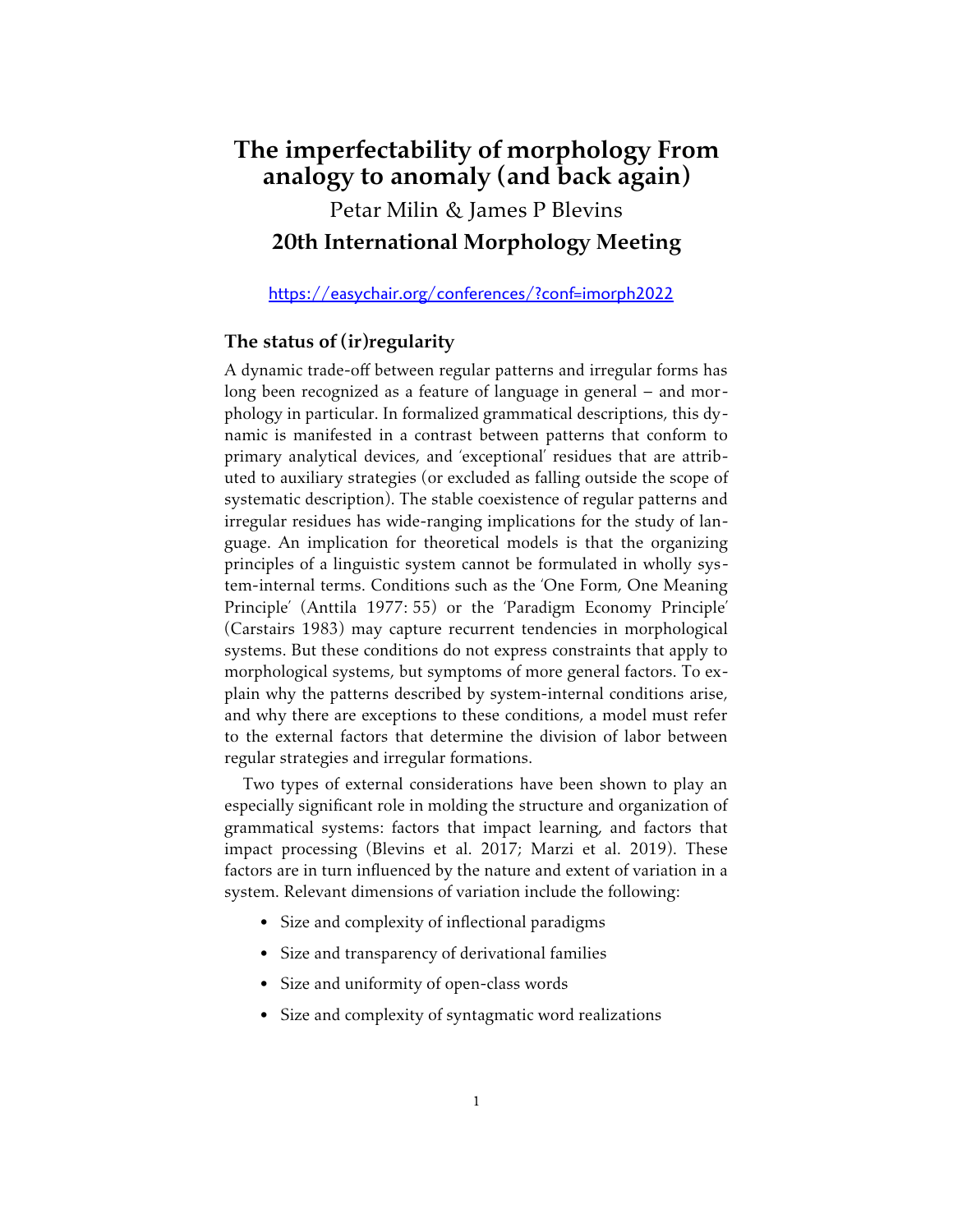The dynamic character of language is reflected in trade-offs at multiple levels. Factors that facilitate learning often inhibit processing, and vice versa. Systems may tolerate high uncertainty along a paradigmatic or syntagmatic axis but seem to be intolerant of simultaneous spikes along both axes (as indicated in the study of Filipović Đurđević & Milin 2018). At a functional level, there are apparent learning and processing benefits of minimizing the vocabulary size and morphological complexity of a language. Yet any such simplification is also likely to have a negative impact on the communicative potential or efficiency of the language.

More generally, optimization along one dimension of a system will tend to incur a cost along another. This dynamic trade-off entails that language is not only not 'optimal' or 'perfect' but that it is also neither optimizable nor perfectible. Examination of statistical patterns also reveals systematic patterns of 'anti-regularity', but never full irregularity. For example, there appear to be no morphological systems with paradigms consisting of equiprobable cells. From a system-internal standpoint, there is no reason why cells could not show a uniform distribution. However, from an external perspective, a system of this nature can be shown to be unlearnable and, arguably, unprocessable (and ,ultimately, unsuited to communicative use).

Approaching languages as **complex systems** (Beckner et al. 2009; Ellis 2016) accommodates the different ways that individual languages balance the constraints imposed by external factors. From a complex system perspective, each grammar represents a distinctive 'solution' to the challenge of balancing trade-offs, principally those that relate to acquisition and usage. Hence, an analysis of the organization of a grammatical system must be grounded in an understanding of the external pressures imposed by learning and use (along with factors that reflect the influence of historical contingencies). Of equal importance are the interactions between competing or cumulative pressures. The uncertainty balancing reported in Filipović Đurđević  $\&$ Milin (2018) suggests that there may be no fixed ceiling on paradigmatic or syntagmatic complexity in isolation. Instead, the operative constraints apply to elements in specific contexts of use.

## **General goals of the workshop**

The proposed workshop has three complementary goals. The first is to contribute to a typology of 'splits' that can coexist in a single system. The second is to explore the space of language-external principles that describe attested splits and shed some light on where the boundaries of possible language-internal variation may lie. The third goal is to generalize over descriptions and principles to identify whether any functional or communicative considerations favor particular splits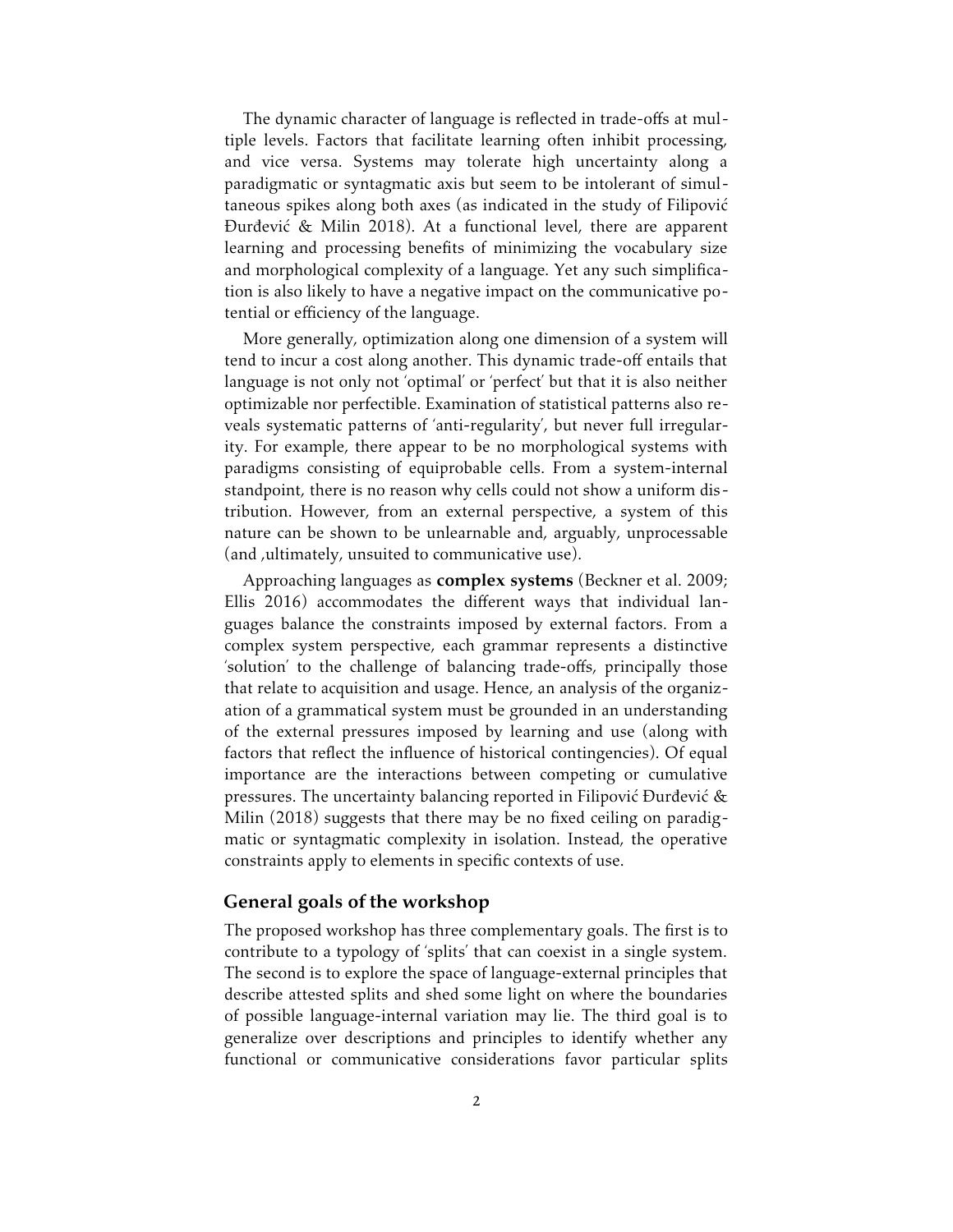over other possible divisions of labor. The rich yet tractable variation exhibited by morphological systems provides an ideal domain for investigating language-internal splits, and the diverse morphological research communities offer a range of perspectives on this variation.

The participants in the workshop each represent a distinctive approach to analyzing the coexistence of regular patterns and irregular residues. These approaches are united by (i) the aim of accounting for whole systems in actual use, rather than curated data sets, (ii) the goal of understanding the functions and mechanisms that contribute to the preservation of system-internal variation, and (iii) the recognition that the parts of a system are neither canonical nor defective.

#### **Descriptive goals of the workshop**

In many languages, inflectional paradigms and classes show exemplary regularity. Yet even predominantly uniform inflectional systems often contain gaps, and/or seemingly superfluous or exceptional forms. Apart from the observation that exceptional elements tend to be frequent (and, thus, less prone to regularization), comparatively little is known about these elements. The analysis of Polish allomorphy in Divjak et al. (2021) indicates how exceptional allomorphs may receive support from a system that compensates for their lower probability. There are no well-documented cases of languages in which exceptional forms are in the majority, let alone languages consisting entirely of exceptional elements. It is tacitly assumed that there are limits on 'exceptionality' and that there are bounds on the proportion of elements that do not conform to larger patterns in a language. However, there have been no systematic attempts to probe these limits, determine the range of attested proportions, or identify factors that may facilitate or inhibit exceptionality.

The proposed workshop aims to encourage researchers to begin to investigate these questions, and to explore possible trade-offs between regularity in one part of a system and exceptionality in another. The ultimate goal of this descriptive initiative is an initial typology of language as complex adaptive systems, consisting of unlike components.

#### **Theoretical goals of the workshop**

Questions related to the division of labor between regular patterns and exceptional elements have previously been raised from a number of different theoretical perspectives. Some of the most direct counterparts are found in usage-based models, particularly in the context of discussions of degrees of schematicity, entrenchment, and conventionality (Langacker 2009, 2019). Within the information-theoretic tradition, notions of word surprisal (Hale 2003), paradigm entropy (Ackerman & Malouf 2013) and relative entropy (Milin et al. 2009)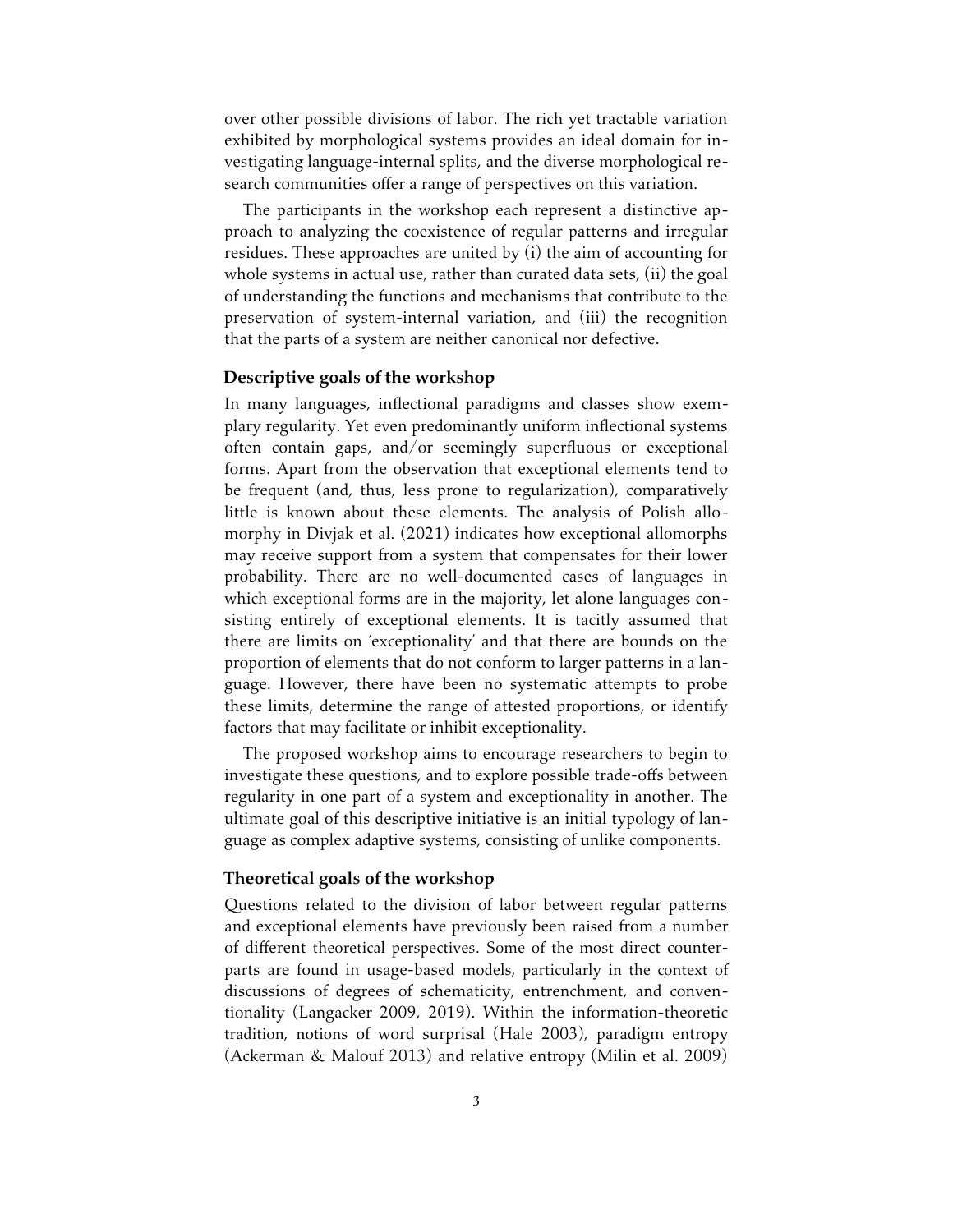measure a dimension of exceptionality in the degree of deviation of word units from expected patterns of form or distribution. Even the frequency effect, one of the most robust predictors of language behavior, shows fascinating heterogeneity  $-$  i.e., exceptionality (Divjak 2019).

#### **Explanatory goals of the workshop**

The third aim of the workshop is to build on empirical descriptions and theoretical analyses to arrive at tentative **explanations**, functional or otherwise, for recurrent patterns of adaptation. The ubiquity of splits naturally invites questions about the ways that regular/exceptional hybrids might contribute to the resilience or robustness of a linguistic system. Given that noisy deviations are intrinsic to the system, it is appropriate that user-based responses should involve statistical approximation and mechanisms for filtering the signal from noise (i.e., errorcorrecting). In human learning, these same properties compensate for complex and often unpredictable input from the environment. The role that variation plays in facilitating learning is summarized by Bernard Widrow in terms of the following dynamic. On the one hand, the patterns of learning "exhibit some statistical regularities" which "make generalization possible" (Widrow & Lehr 1990: 1419). On the other hand, the limiting capacity of the learner also "improves its ability to generalize" (p. 1422).

As products of co-evolution, language users and language systems are closely attuned to one another. Exceptionality in language generally, and morphology specifically, might be calibrated to a user's limits in learning and processing. That is, the co-existence of regular patterns and a stock of exceptions might be both necessary and sufficient for generalization to take place, which in turn supports efficient performance and successful adaptation. A perfect language system might be maladapted by encouraging 'overfit' that make the language user intolerant of discrepancies in attested patterns and fully unprepared to accommodate unseen patterns. Such a speaker would suffer from severe limitations, characterized by rigidity in comprehension and formulaic productions. This is not why we use language, and how we communicate. Linguistic analyses have tended to focus on regular patterns and prioritize the description of phenomena that that conform to general rules over those that are more probabilistic in nature. Rules are best adapted to the description of situations that exhibit a high degree of certainty (whether *extremely* probable or improbable). Probabilistic descriptions are applicable when there is less certainty but uncertainty nevertheless remains within bounds and the outcome is reasonably predictable. When even the latter condition is not met, a system does not simply give up; instead, it engages with whatever degree of systematicity is present in the usage-events. That residual sys